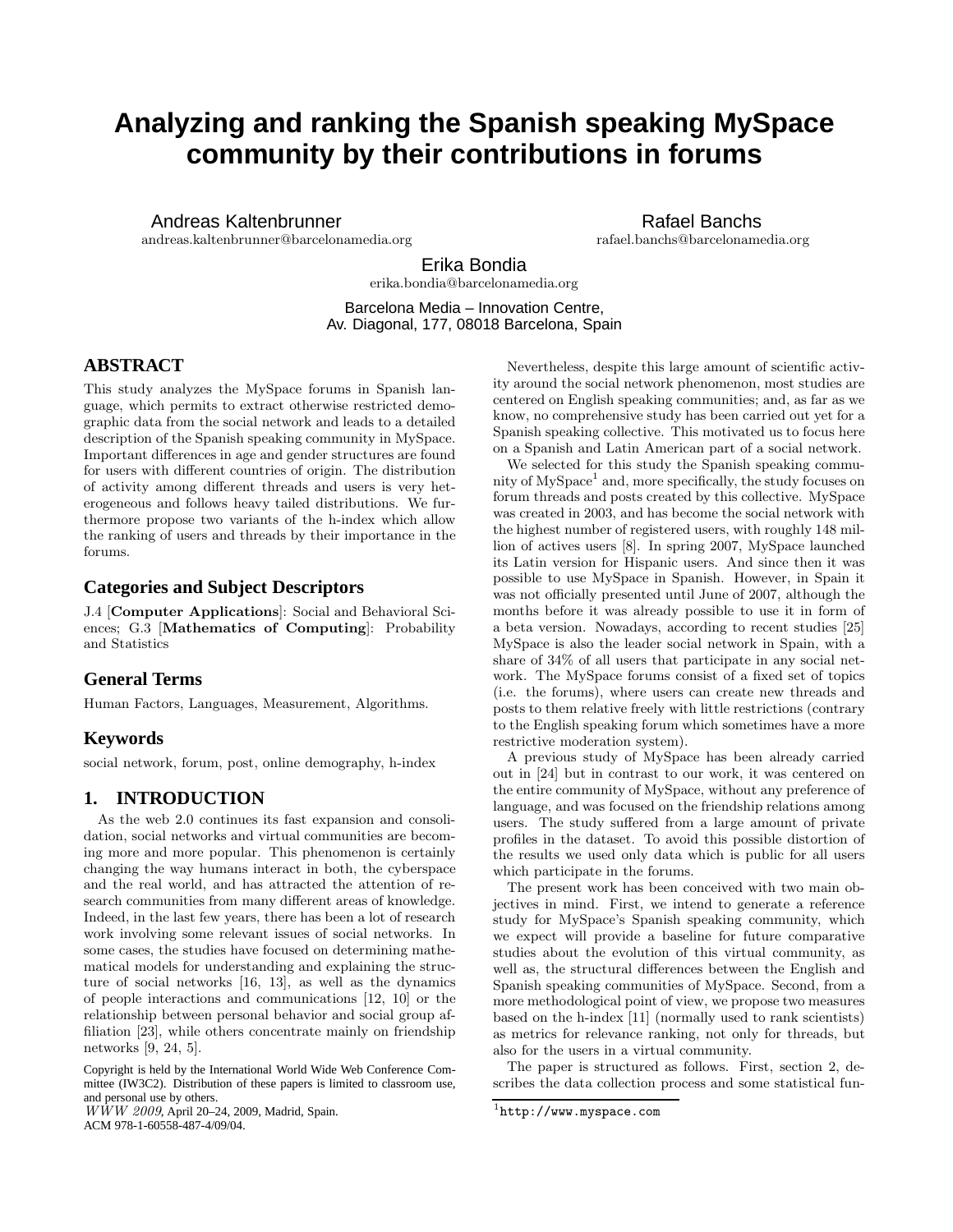damentals used in the study. In section 3 we describe the main statistics and distributions of the collected data and section 4 presents a brief description of the two proposed metrics, h-thread and h-user, for relevance ranking of threads and users, respectively. Finally, section 5 presents our main conclusions and ideas for future work.

# **2. METHODS**

#### **2.1 Data retrieval**

We retrieved the entire amount of forum posts in Spanish available at MySpace at May 16th, 2008 in form of raw HTML-pages. The total amount of retrieved data was 1.7GB which was transformed into XML for further processing and imported into Matlab where the statistical analysis was performed. The XML-files contain the following data for every thread: thread-id, title of the thread, user-id (of its creator), time-stamp (when the thread was started) and the text of the initial post. For every post in one of these threads we have the following information: thread-id, postid, user-id (of its author) and time-stamp (when the post was published). Finally, for every user: user-id, user-name, sex, age, city, province and country of origin.

The oldest posts in our dataset where published on December 13, 2007 and the most newest on the very same day we collected the data.

#### **2.2 Statistical fundamentals**

Several quantities in our dataset show heavy tailed distributions [22]. We approximate them with two of the exponents of this family of distributions, power law (PL) [19] and log-normal (LN) distributions [14], which often create competing models to explain the same data [17].

The LN-distribution has the following probability density function (pdf):

$$
f_{LN}(t; \mu, \sigma) = \frac{1}{t\sigma\sqrt{2\pi}} \exp\left(\frac{-(\ln(t) - \mu)^2}{2\sigma^2}\right) \quad (1)
$$

For the PL-distribution we use its discrete version, whose pdf is given by

$$
f_{PL}(t; \alpha, t_{min}) = \frac{t^{-\alpha}}{\zeta(\alpha, t_{min})}
$$
 (2)

where

$$
\zeta(\alpha, t_{min}) = \sum_{n=0}^{\infty} (n + t_{min})^{-\alpha}
$$
 (3)

is the generalized or Hurwitz zeta function [1] and  $t_{min}$  the lower bound for the powerlaw behavior.

To find the optimal value for  $t_{min}$  to fit a dataset we use a method proposed in [6], which is based on finding the  $t_{min}$  for which the distance between the cumulative distribution functions of data and a PL-fit (using maximum likelihood estimation) reaches a minimum value. This is in most cases equivalent to maximizing the p-value of a Kolmogorov-Smirnov (KS) test [7], which we use as well to measure the quality of our PL and LN approximations.

The p-value of the KS-test gives us the probability of obtaining a result as different from the approximating distribution as the data. In other words: the greater the p-value, the closer is the fit with the test distribution. The fit is accepted if the p-value is greater than the chosen level of significance  $\alpha_0$  (usually set to 0.05 or 0.01).

## **3. STATISTICS**

In this section we present some statistical quantities of the data collected. After describing the size of the dataset we focus on the distribution of activity (posts) between different users and threads and finally analyze the length of the users contributions as well as the demographic structure of the Spanish speaking collective in MySpace.

#### **3.1 Global statistics**

Our dataset contains about 300000 posts produced by about 23340 distinct users. The posts are divided into approximately 25000 threads. For more details see Table 1.

| Number of threads | 24923                     |
|-------------------|---------------------------|
| Number of users   | 23340                     |
| Number of forums  | 22 primary (79 secondary) |
| Number of posts   | 298048                    |

#### Table 1: Principal quantities of the data collected.

In Table 2, we summarize some of the maximum amounts observed in the analysis. The most surprising fact is the existence of a thread with more than 15000 posts, which represents more than 5% of all posts observed in the study and a user with more than 8500 posts.

| Largest thread                   | $15499$ posts |
|----------------------------------|---------------|
| Most users in the same thread    | 303 users     |
| User with most posts             | $8577$ posts  |
| User in most threads             | 1833 threads  |
| User with most threads initiated | 725 threads   |

Table 2: Maximum values of some of the variables studied.

### **3.2 Heterogeneous behavior**

When analyzing the distribution of posts among the different users and threads in our dataset we obtain a very heterogeneous picture of activity in the forums.

For instance, the 300000 posts are far from being equally distributed among the threads. Figure 1 top shows the distribution of the number of posts per thread. It has the typical form of a heavy tailed distribution. Which in this case means that although the majority of threads contains few posts, there is a considerable amount with a very large number of posts, compared to the average or the median. A thread here receives on average 12 posts, but 47.8% of the threads receive just one post (which implies that the median is close to 1). However, about one in 100 threads receives more than 100 posts.

This distribution of the data (black circles in Figure 1) can be approximated well with a log-normal distribution (continuous red line) as can be seen in the top right plot of Figure 1, which shows the cumulative distribution of the number of posts per thread. The good visible fit of the data is confirmed by the high p-value of 0.41 of a KS-test. One can also adjust the tail of the distribution with a power law (blue dash-dotted line) with an exponent of −2.2 and a corresponding p-value of 0.83. However, this fit is only acceptable in the white area of Figure 1, which implies that one has to discard 93.2% of the threads (gray area) when adjusting a power law.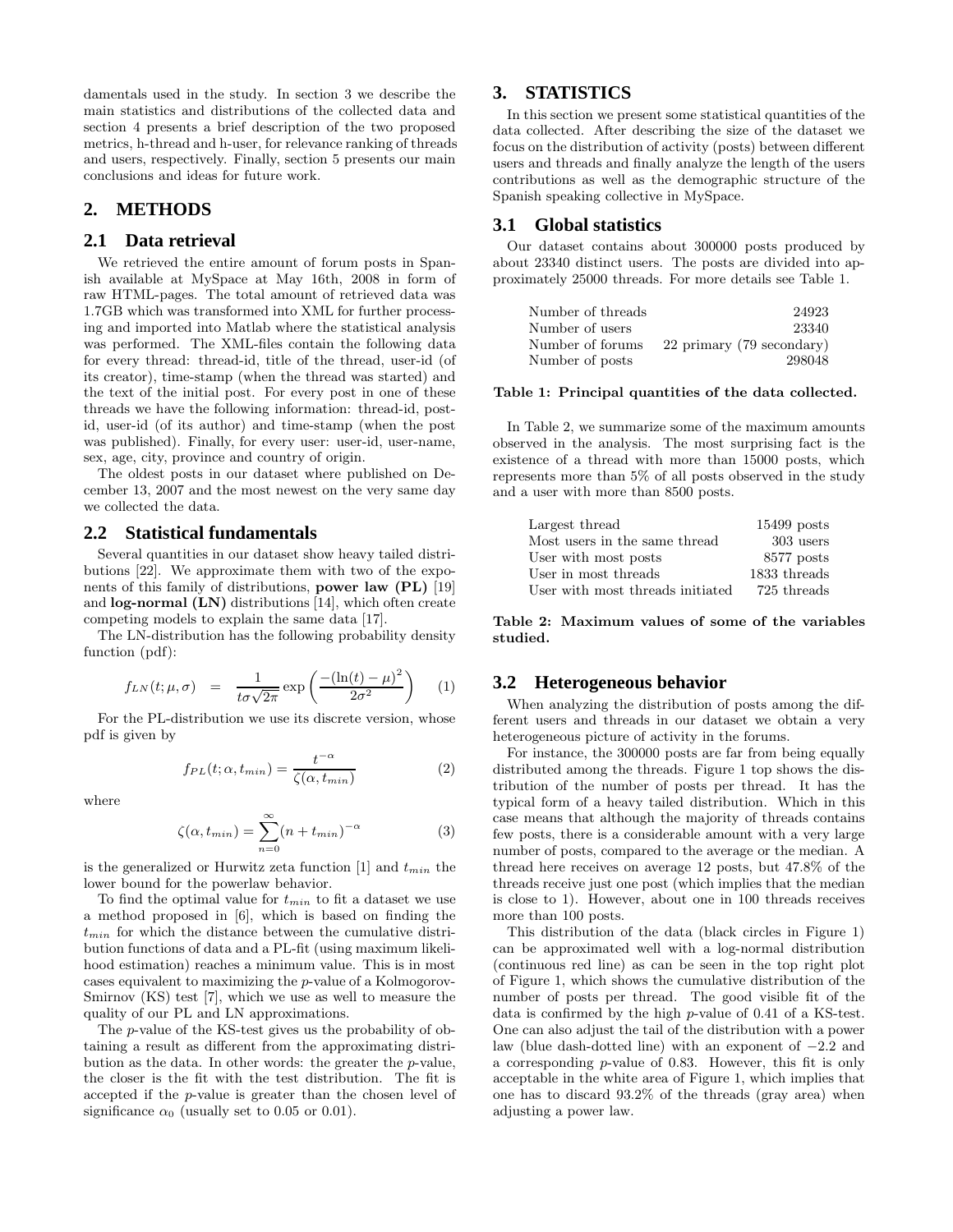

Figure 1: Heavy-tailed distributions of activity. The data (black circles) is fitted by a log-normal distribution (red curve) and a power-law (blue curve) with cut-off. White ares indicate the regions where the power-law should fit the data. Right sub-figures show the normalized cumulative version of the distributions on the left. Top: Distribution of the number of posts per thread. Bottom: Distribution of the number of posts per user.

When contrasting the percentage of threads which receive a certain amount of posts with the share of all posts within these threads, as is done in Table 3, we observe a variation of the typical 80/20 rule. In this case, 85% of the threads receive only 16% of the activity (posts) and the remaining 15% obtain 85% of the posts. And, to give a more striking example, the 0.1% of the threads that have received more than 1000 posts (around 250 threads) contain more than 30% of all activity (all posts) in the forums.

If we analyze the number of posts per user we obtain a similar picture, with the slight difference that this distribution resembles a nearly perfect power law (see Figure 1 bottom). Only users who write one or two posts (still 71.16% of all users) are not well approximated by a power law with an exponent of −1.85. The corresponding KS-test obtains a high

a p-value of 0.63, while the approximation with log-normal distribution is rejected with a low p-value of 0.006. Again we observe a variation of the typical 80/20 rule (Table 4) when contrasting with the share of all posts. In this case, the more than 90.7% of all users which write less than 10 posts, produce less than 15% of the activity, and the remaining 9.3% is responsible for more than 85% of the entire amount of posts in the dataset. Even more surprising is the fact that only 47 users (0.2% of the total) produce more than 43% of all posts on MySpace in Spanish. We have thus a very small minority responsible for a huge part of the entire activity in the forums.

The difference in the distributions which fit best the data has an important impact on which type of model would be the most suitable to produce this heterogeneous behavior.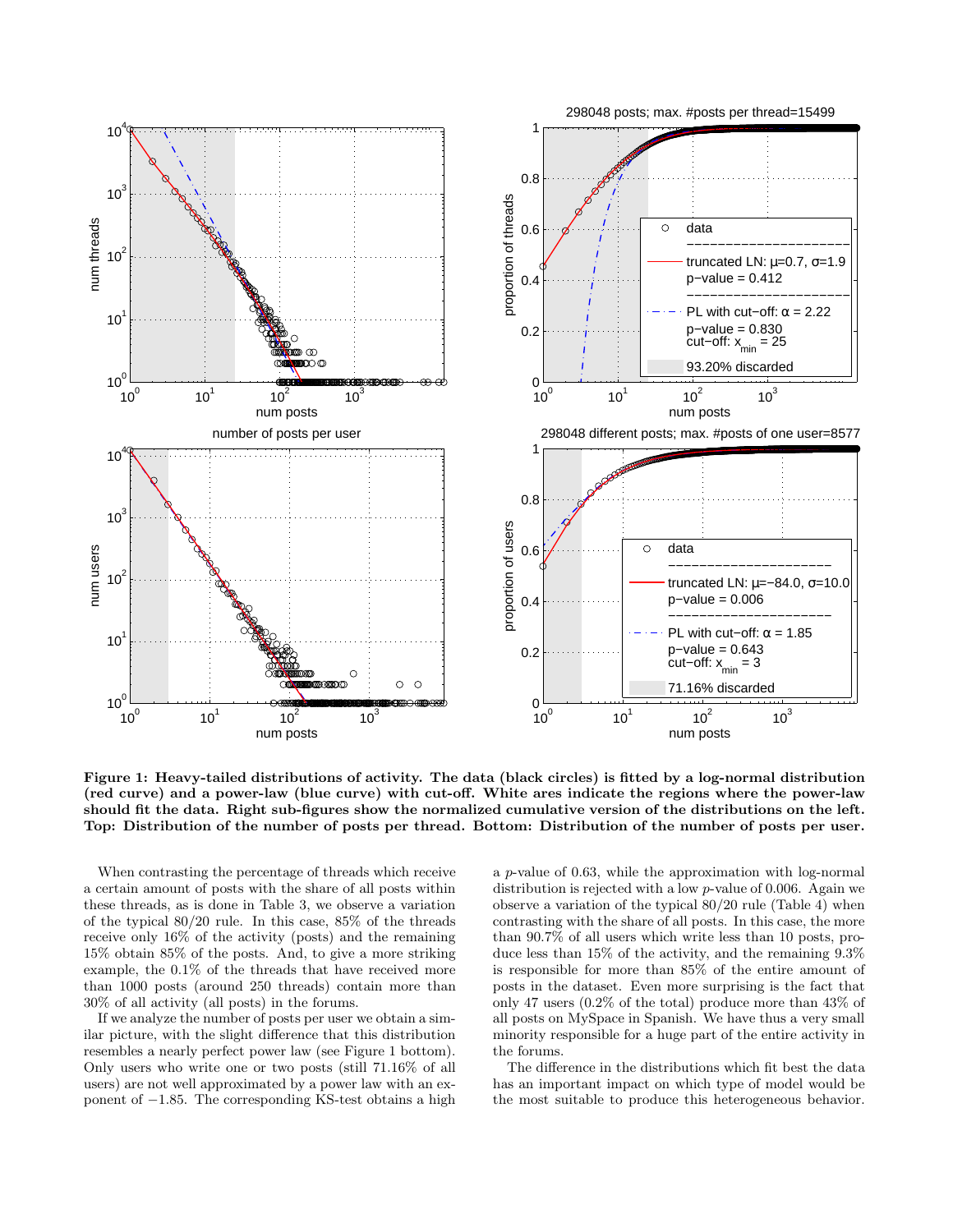

Figure 2: Distribution of the average length (number of characters) of the posts for every user. The data (black circles) is fitted by a log-normal distribution (red curve) and a power-law (blue curve) with cut-off. The white ares indicates the regions where the power-law should fit the data. Right sub-figure shows the normalized cumulative version of the distribution on the left.

| $#$ posts per thread | % of threads | $%$ of posts |
|----------------------|--------------|--------------|
| [0, 1]               | 47.77%       | 3.66%        |
| [2, 10]              | 37.11\%      | 12.52%       |
| [11, 100]            | 14.02%       | 32.64%       |
| [101, 1000]          | $0.99\%$     | 18.96%       |
| [1001, 10000]        | 0.10%        | 22.55%       |
| [10001, 20000]       | 0.01%        | 9.67%        |
| [0, 20000]           | 100.00%      | 100.00%      |
| [0, 10]              | 84.89%       | 16.17%       |
| [10, 20000]          | 16.25%       | 84.77%       |
| [50, 20000]          | 2.87%        | 61.49%       |

Table 3: Percentage of threads (second column) with a certain number of posts (first column) compared to their share of all posts (third column).

| $#$ posts per user | % of users | % of posts |
|--------------------|------------|------------|
| [1, 1]             | 53.82%     | 4.21%      |
| [2, 10]            | 37.68%     | 10.46\%    |
| [11, 100]          | 7.11%      | 15.99%     |
| [101, 1000]        | 1.19%      | 26.18%     |
| [1001, 10000]      | $0.20\%$   | 43.15%     |
| [1, 10000]         | 100.00%    | 100.00%    |
| [1, 9]             | 90.71%     | 14.06%     |
| [10, 10000]        | $9.29\%$   | 85.94%     |
| [50, 10000]        | 2.44\%     | 75.08%     |

Table 4: Percentage of users (second column) with a certain number of posts (first column) compared to their share of all posts (third column).

Typical models which lead to a power law, such as preferential attachment [19], would have to be combined with a multiplicative model which produces a LN-distribution [17]

to produce a process to account for the two types of heavytailed distributions we have described above.

## **3.3 Post length**

Given this great amount of heterogeneity in the activity of users and in threads, one would expect the actual imprints of this activity (the posts) also to be of very different form and length. This is indeed the case when we compare the average lengths (i.e. its number of characters) of the posts of every user. Figure 2 shows the distribution of this quantity (bin-width=1), which looks at first sight quite exactly like a log-normal distribution. However, a KS-test rejects both the log-normal approximation of the entire distribution as well as the power-law fit of the tail. The rejection of the log-normal fit is caused by an outlier at an average post length of around four<sup>2</sup>. Nevertheless, to account for the log-normal shape of this distribution and as it is frequently done for LN-distributions [14] we will use its median and geometric standard deviation to compare in the next section different demographic groups. This helps to avoid excessive influence of users with very large average post lengths on the compared statistics (as it would be the case when using the mean for this type of data).

### **3.4 Demographic statistics**

If we disclose the users participating in the forums by age, sex and origin we obtain the following conclusions.

The age-sex pyramid (Figure 3) shows a great heterogeneity in the structure of the population. Apart from the peaks at high ages, caused by people providing a wrong birth date

 $2$ Note that some posts only contain a link or an image. Such posts have a length of 0, since we only count the actual text characters when determining this quantity. It is therefore possible (and indeed the case) to have an average post length smaller than 1.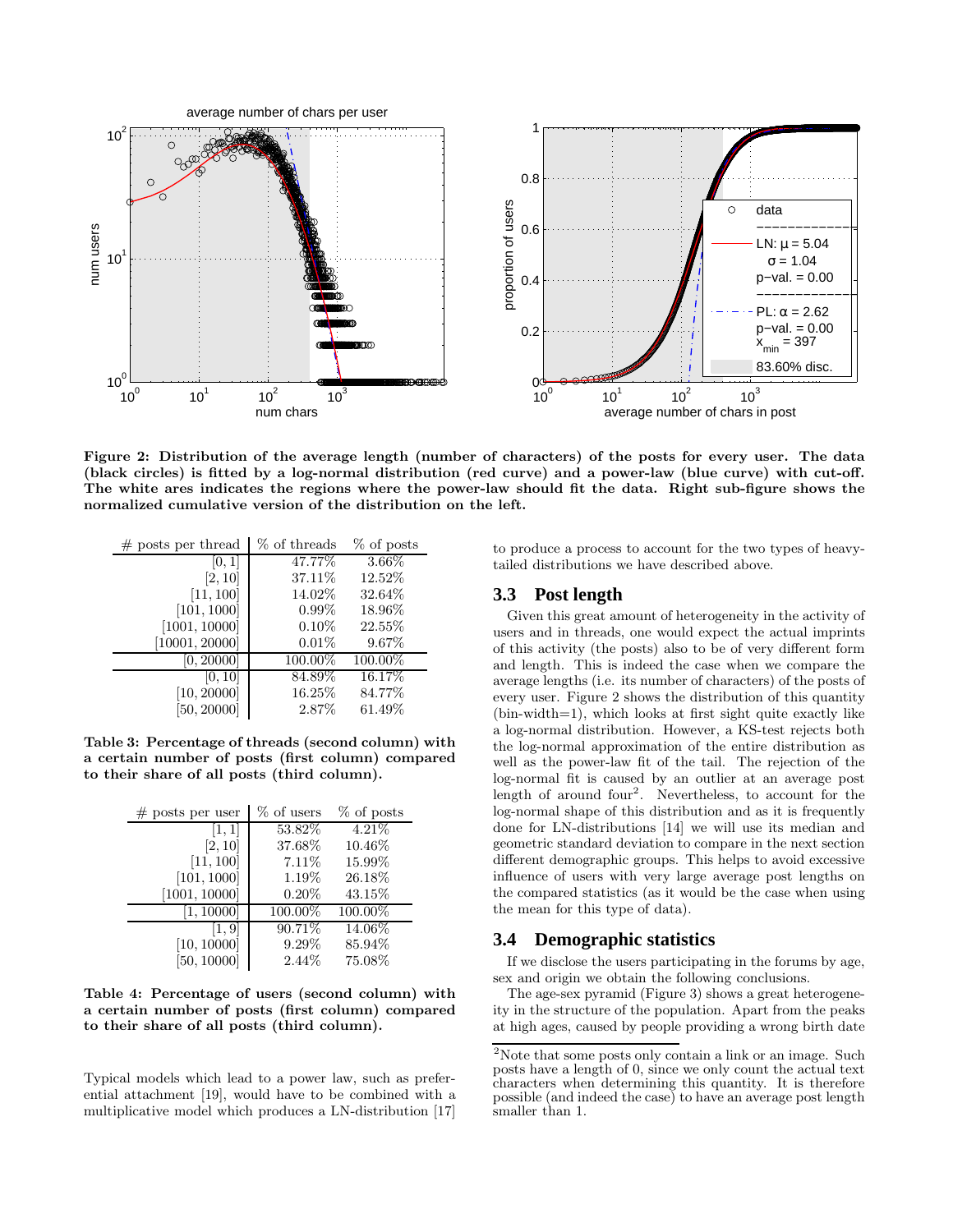

Figure 3: Population pyramid. We compare the entire Spanish speaking population of the MySpace forums with Spaniards among them. Inset shows an enlarged view of ages between 14 and 30. The Spaniards are nearly uniformly distributed in this age interval in contrast to the overall population.

(probably the lowest possible at the moment of their registration) and more pronounced in the female users, the most frequent age is 17 years for female users (red curve) and 18 years for male users (blue curve) as shown in the inset on the left of Figure 3. The age structure between the sexes is almost balanced with a slight advantage for females among the youngest users but for users of 17 years and older the majority is male. This trend continues until ages older than 50 years where the number of users is too small to notice a significant difference. The median age is 22 for male users and 20 for females. Interestingly, this is a result contrary to [24] where a majority of female users was reported. This difference might either be a specialty of the Spanish speaking community in MySpace or the subset of users which participate in the forums. The masculine prevalence is even further pronounced when we consider the number of posts per sex. As shown in the top three rows in table 5 we found a slight majority of male users in our dataset, but this 53.4% majority generated 61.1% of all posts.

If we disclose these results further by country we obtain the following quite different pictures comparing for example the Spaniards among the MySpace users with those of other countries.

Contrary to the global average, the majority (56.9%) of the Spanish users is female and the structure of the ages (curves in green and orange in Figure 3) is fairly uniform among the users between 18 and 30 years, which results in a much larger median age (28 for the male and 24 for the female Spanish MySpace users). This structural difference between the users of different countries is also clearly visible in Figure 4, which shows the number of users of the most frequent countries of origin. The Mexican users represent the largest group (almost 30% of all users), and Spain obtains the second place in this ranking, with approximately 4000 users. In the same figure we have also added three bars disclosing the subset of users between 15 and 30 into three age



Figure 4: Distribution of the number of users per country in different age intervals confirms the different trends in population structure between Spain and Latin America. The fourth largest group of users has not released information on their home country. Inset shows countries with less users.

intervals. We notice again that the Spaniards are divided fairly evenly into these age intervals, whereas Mexicans and other Latin American countries display a much more heterogeneous age structure, having more users between 15 and 20 (blue bars) than in the two reaming intervals together.

Curiously, U.S. American (and to a lower degree Argentinian) users show the same uniform age structure as Spaniards which might be caused by a combination of higher literacy rate of people over twenty with new technologies and a more uniform population pyramid in economically more developed countries. Colombia and Venezuela, the next ranked countries by their number of users (after the group of people who do not report their citizenship) show a similar structure as Mexico. The median age in these countries is also higher (25 for male and 24 for female US users), which is contrary to the fact that most of the 8 countries with the most users in our study show median ages of around 20 as shown in Table 5. The youngest users are found in Colombia with median of 19 (males) and 17 for females followed by Mexico, Chile and Venezuela.

When looking at the distribution of sexes five of the eight countries with the most users, presented in Table 5, exhibit a female majority. However, among the four countries with the highest number of users only Spain shows this majority, which explains the masculine prevalence in total. Interestingly, only in the case of Puerto Rico and Argentina the female users write more posts than the males and even more surprisingly their share of posts is always significantly smaller than their percentage (with the only exception of the US were it is slightly higher).

Finally we are also interested in who writes the longer posts. We have already seen that males on average seem to be more likely to post than females, but does the feminine poster compensate this by writing longer posts? Using the median of the average number of characters in the posts, we find that this is indeed the case. The average post of male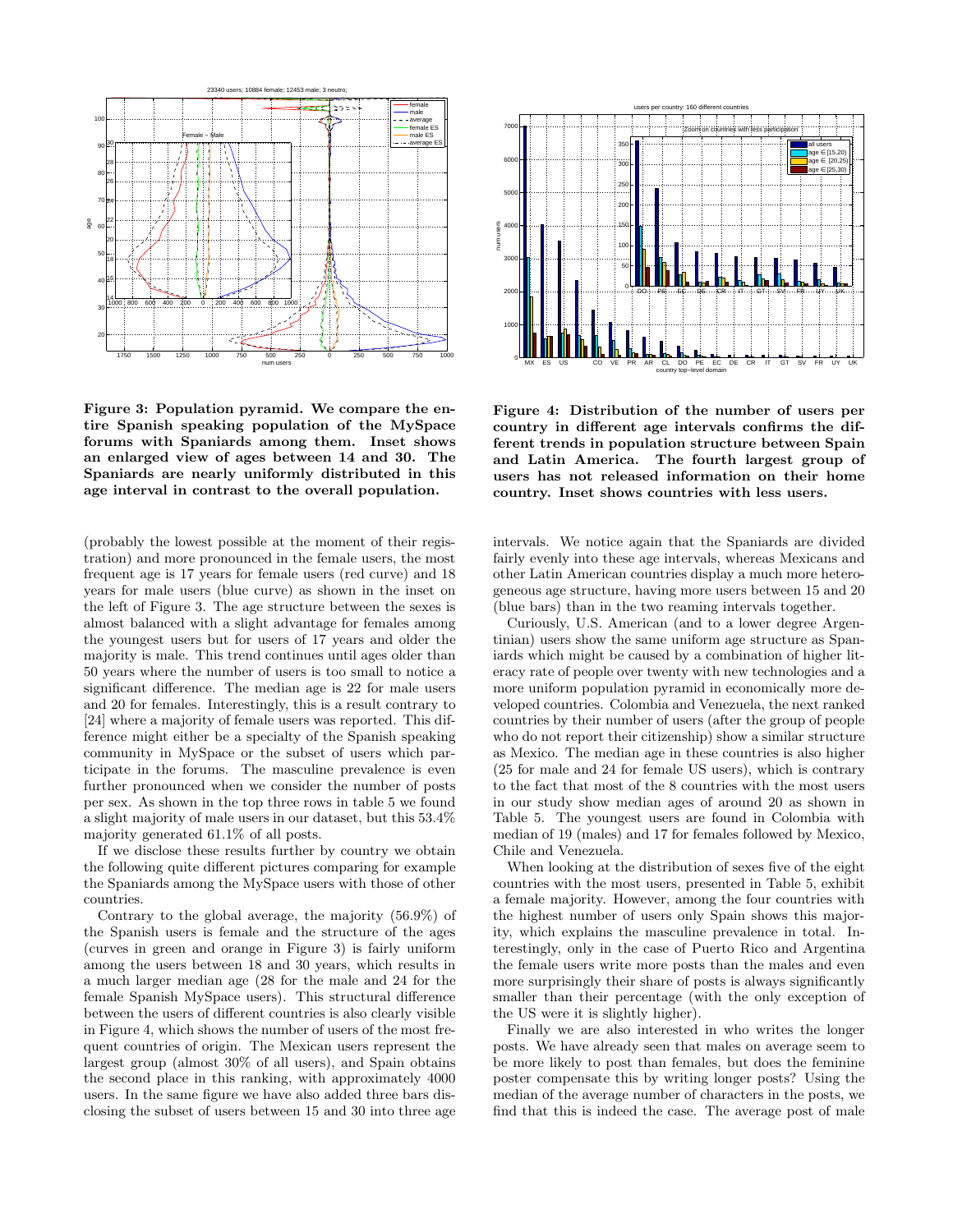|                          | male         |                  | female           |                  |  |
|--------------------------|--------------|------------------|------------------|------------------|--|
| total                    | 12453        | 53.4%            | 10884            | 46.6%            |  |
| posts                    | 182163       | 61.1%            | 115880           | 38.9%            |  |
| age                      | $med = 22$   | $\sigma = 9.7$   | $med.=20$        | $\sigma=10.1$    |  |
| length                   | $med.=138.0$ | $\sigma_g = 3.4$ | $med.=153.8$     | $\sigma_g = 3.0$ |  |
| ES                       | 1737         | 43.0%            | 2299             | 56.9%            |  |
| posts                    | 28250        | 55.3%            | 22818            | 44.7%            |  |
| age                      | $med.=28$    | $\sigma = 10.4$  | $med = 24$       | $\sigma=9.3$     |  |
| length                   | $med.=185.7$ | $\sigma_q=3.1$   | $med.=183.7$     | $\sigma_g = 2.7$ |  |
| MX                       | 4073         | 58.0%            | 2944             | $42.0\%$         |  |
| posts                    | 80511        | 71.4%            | 32191            | 28.6%            |  |
| age                      | $med.=20$    | $\sigma = 8.4$   | $med.=19$        | $\sigma = 9.4$   |  |
| length                   | $med.=146.3$ | $\sigma_g = 3.1$ | $med.=154.0$     | $\sigma_g = 3.0$ |  |
| $\overline{\mathrm{US}}$ | 2127         | 59.9%            | 1421             | $40.0\%$         |  |
| posts                    | 30830        | 57.6%            | 22691            | 42.4\%           |  |
| age                      | $med.=25$    | $\sigma = 9.3$   | $med.=24$        | $\sigma = 11.4$  |  |
| length                   | $med.=95.3$  | $\sigma_g = 3.7$ | $med.=122.3$     | $\sigma_g = 3.5$ |  |
| $\overline{C}$           | 839          | 58.3%            | 600              | 41.7%            |  |
| posts                    | 9032         | 66.6%            | 4527             | $33.4\%$         |  |
| age                      | $med.=19$    | $\sigma = 9.0$   | $med.=17$        | $\sigma = 9.6$   |  |
| length                   | $med.=170.0$ | $\sigma_q=2.8$   | $med.=154.0$     | $\sigma_q=2.7$   |  |
|                          | 530          | 49.3%            | 545              | 50.7%            |  |
| posts                    | 9811         | 59.0%            | 6818             | 41.0%            |  |
| age                      | $med.=22$    | $\sigma = 10.0$  | $med.=21$        | $\sigma = 9.9$   |  |
| length                   | $med.=151.2$ | $\sigma_q = 3.0$ | $med.=173.0$     | $\sigma_g = 3.1$ |  |
| PR                       | 332          | 40.0%            | 497              | $60.0\%$         |  |
| posts                    | 1779         | 43.1%            | 2348             | 56.9%            |  |
| age                      | $med.=22$    | $\sigma=10.0$    | $med.=21$        | $\sigma = 9.9$   |  |
| length                   | $med.=103.1$ | $\sigma_q = 3.4$ | $med.=135.3$     | $\sigma_g = 3.3$ |  |
| AR                       | 262          | 41.0%            | $\overline{377}$ | 59.0%            |  |
| posts                    | 3107         | 49.9%            | 3123             | 50.1%            |  |
| age                      | $med.=26$    | $\sigma=10.5$    | $med.=22$        | $\sigma = 8.4$   |  |
| length                   | $med.=179.7$ | $\sigma_g = 3.1$ | $med.=168.2$     | $\sigma_g = 2.7$ |  |
| CL                       | 206          | 40.8%            | 299              | 59.2%            |  |
| posts                    | 3854         | 63.0%            | 2264             | 37.0%            |  |
| age                      | $med.=22$    | $\sigma = 9.2$   | $med.=20$        | $\sigma = 9.7$   |  |
| length                   | $med.=138.0$ | $\sigma_q = 2.9$ | $med.=164.8$     | $\sigma_q = 2.6$ |  |

Table 5: Demographic statistics per home country (four rows per country). First row: Amount and percentage of male and female users. Second row: Amount and percentage of posts written by them. Third row: Median and stdv  $\sigma$  of their ages (only considering ages  $< 90$ ). Forth row: Median and geometric standard deviation  $\sigma_g$  of the number of chars in their posts. Top four rows correspond to the statistics of the entire dataset.  $\sigma$  and  $\sigma_q$  very similar among countries and sexes.

users is in 50% of the cases less than 138 characters long, while females write in the same proportion at least 153.8 chars on average. This would correspond to posts of female users about 3 or 4 words longer than those of their male colleagues.

When we disclose this result by the origin of the users, we find that Spaniards are the most chatty posters. Their median average post-length is about 48 (30 for females) characters longer than the one of the entire population. No significant difference can be found in this case between the sexes. There are only two countries of the ones analyzed in Table 5 where males write longer posts than females, namely Colombia and Argentina. The remaining countries follow the same trend as the totality of users. The two countries with the shortest posts are United States and Puerto Rico. Already the female users of these countries have a median average post length shorter than those of the males in the other six countries of Table 5 and their male compatriots top this by writing even shorter posts (by about 30 characters). It would be interesting to contrast these results with those of the MySpace forums in English, to check whether the close contact of the users with English in these two countries may cause this effect.

# **4. ANALYSIS OF SPECIFIC THREADS AND USERS**

In this section we propose two new descriptive measures which allow to rank users by their amount of contributions to the different threads and to rank the threads themselves by the interest they provoked in the MySpace community. We use simple analytically calculated variables as measure for the ranking.

To find important discussions from bulletin boards a technique using automatic rule extraction and fuzzy decision trees has been proposed [20]. The main drawback of such methods is the necessity of large training sets to work properly and the dependency on the subjective criteria of who generated these training sets. Another related study trains a classifier using features that combine semantic information with structural characteristics such as the number of posts to measure the degree of controversy of a forum discussion [15]. Our proposed measure appears to be a more convenient indicator because of its simplicity, objectivity and robustness. It can be calculated efficiently and is monotonic (it never decreases), which makes it also a stable quantity to monitor and rank a discussion thread while it is still alive and receiving contributions. The same applies when we compare our measure for user ranking with related work using more complex network based ranking algorithms such as page rank to find users with high expertise in help-seeking forums [26].

## **4.1 Variable definition and operationalization**

Both measure are adapted versions of the h-index [11], commonly used to characterize the scientific output of researchers. The papers of a researcher are ordered by their number of citations in descending order and the h-index is then defined as the maximum rank-number, for which the number of citations is greater or equal to the rank number. For example, if a scientist has an h-index of 11 it means that he has written 11 papers with at least 11 citations each. It represents a fair quantity which considers the number of papers published by the scientist and their visibility, or how often these papers are cited by other scientists. Some extensions of these index have been proposed as an alternative to the impact-factor of journals and conferences [4, 21]. See [3] for more details and a review on the literature about the hindex. Recently the h-index was used as well as a structural measure for nested conversations to account for the degree of controversy in them [10].

#### *4.1.1 h-user index*

To rank the users by their amount of contributions in the different threads we use a measure denominated h-user index. It is calculated for a single user by ordering the threads by the number of posts from this user in descending order.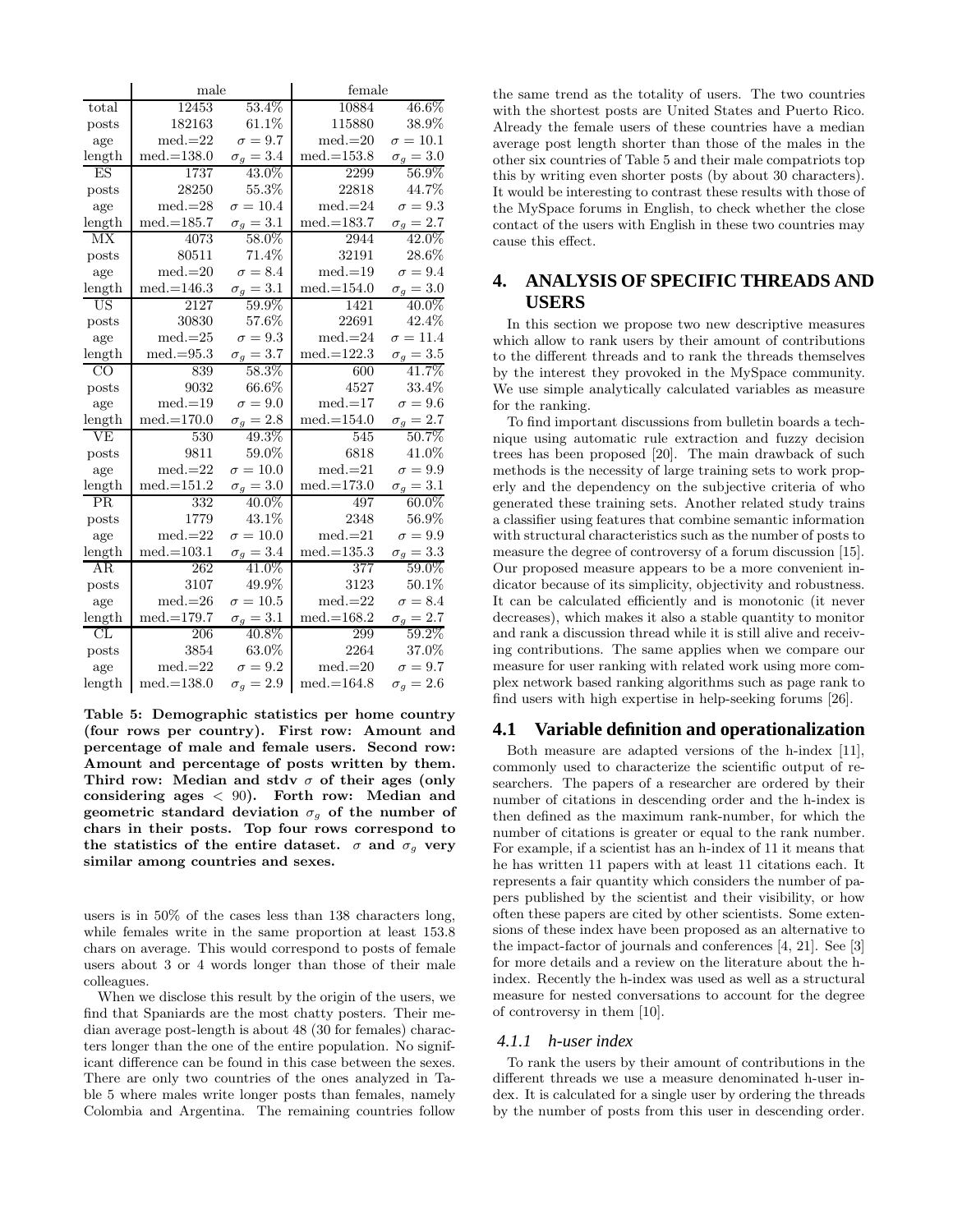

Figure 5: Distribution of the degree of contribution to the different threads (h-user index) for users who have posted at least 10 (or 50 in the inset) times.

The h-user index is then the highest rank of a thread which fulfils that the number of posts of these users in the thread is higher than or equal to its rank number. For example, if a user posts in five different threads. In one 6 times, in the second and third 2 times and in the remaining two threads trice, we get the following sequence after ordering this post counts:  $\{6, 3, 3, 2, 2\}$ , which translates into an h-user index of 3 .

This measure has the advantage to measure the degree of participation in different threads, taking into account both the number of threads and the number of posts within these threads. A high number of posts or a participation in a large number of threads does not automatically correspond to a high h-user index. Numbers such as the average amount of posts per thread cannot account for this relation.

For instance, for a user who participates only in a single thread has an h-user index of 1, no matter how many times he posts under this thread. Likewise, a user who has posted in more than 100 different threads would as well achieve only an h-user index of 1 if he only posted exactly once in all of these threads. In this case he does not contribute more than the user who only posted in a single thread to the elaboration of the conversation. The user needs to engage more and write several posts in the same threads to achieve a greater h-user index.

Figure 5 shows the distribution of the h-user indexes of all users who write more than 10 (or 50 in the inset) posts. We notice that the vast majority of users only contribute to very limited degree to the elaboration of the conversations. The distribution peaks at an h-user index of 2 if we consider only the users who post 10 or more times and at 4 if we cut of users with less than 50 posts. Only a very small number of users contributes in a way to achieve an h-user index larger than 10.

#### *4.1.2 h-thread index*

If on the other hand we would like to measure the relevance of a thread by the amount of different users who par-



Figure 6: Distribution of the number of active users of threads with at least 10 (or 50 in detail) posts.

ticipate actively in it, we can use the h-thread index which we calculate in the following way:

For a single thread we order the users who post in this thread by their amount of posts. The thread's h-index (or h-thread index) is then defined as the highest user rank, who fulfils that the user posted more or equally often in this thread than its rank number. For example we have a thread where 4 users post about a certain topic. UserA posts 7 and UserB 9 times, UserC only once and UserD twice, which results in an ordered sequence of  $\{9, 7, 2, 1\}$ and an h-thread index of 2, meaning that in this case only two users run the interaction. The remaining two participate only marginally and probably do not contribute really to the ongoing conversation in the thread.

To achieve a global vision about this variable we show in Figure 6 the h-thread index of all threads that have obtained more than 10 (or 50 in the inset) posts. We observe that the vast majority of the threads has less than 10 users with a relevant participation. The peak is at around 4 users for threads with more than 50 posts and 2 for threads with more than 10 posts. Which implies that most threads only involve a very reduced number of users who run the interaction.

## **4.2 Rankings**

In the following we present two tables with the top 20 threads and users according to the two variants of the hindex defined in the previous section.

#### *4.2.1 Ranking of threads*

First we focus on the threads. Table 6 shows the h-thread index as well as some other descriptive variables like the number of posts and users as well as the median number of characters of the posts for the 20 threads with the highest hthread index. Within brackets we can find the rank obtained when ordering by one of these other variables.

Interestingly the ranks of the median length of the posts are very high indicating that if the users participate several times in a the same thread they tend to write shorter contributions.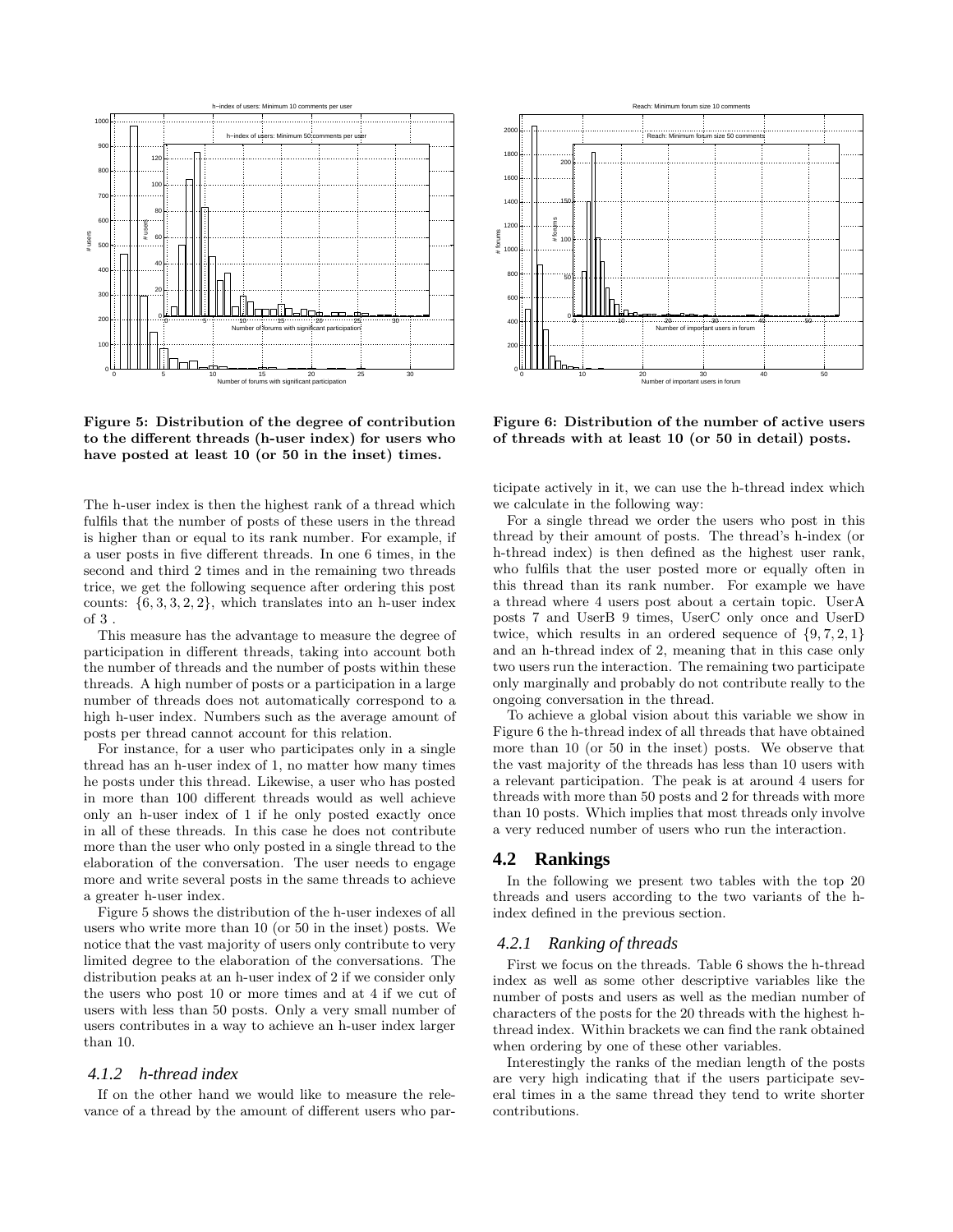| Nr.            | $\mathbf h$ | posts-Tot. | (#)                | user-Tot. $(\#)$ |                    | post-length    | $^{(\#)}$ | thread-name                             |
|----------------|-------------|------------|--------------------|------------------|--------------------|----------------|-----------|-----------------------------------------|
| 1              | 56          | 15499      | $\left( 1\right)$  | 277              | $\overline{(2)}$   | 64             | (17935)   | palabras encadenadas                    |
| $\overline{2}$ | 41          | 8358       | $\left(4\right)$   | 200              | (10)               | 34             | (21122)   | ke piensas de la persona de arriba      |
| 3              | 38          | 9540       | $\left( 3\right)$  | 247              | $\left( 4\right)$  | 7              | (23238)   | tu ultimo pensamiento                   |
| 4              | 37          | 13327      | (2)                | 113              | $^{(39)}$          | 44.5           | (20060)   | raptor n kike's bar                     |
| 5              | 28          | 3566       | (7)                | 128              | (31)               | 40             | (20523)   | donde invitaras a salir a               |
| 6              | 26          | 2822       | (11)               | 230              | (6)                | 589            | (1955)    | di una mentira                          |
| 7              | 25          | 3275       | (9)                | 164              | (15)               | 46             | (19867)   | qué ests haciendo?                      |
| 8              | 25          | 2433       | (14)               | 207              | (7)                | 34             | (21123)   | está bonita la persona arriba de ti?    |
| 9              | 24          | 2559       | (12)               | 90               | (62)               | 43             | (20174)   | el ultimo es postear gana               |
| 10             | 23          | 3354       | (8)                | 157              | (18)               | 456            | (2799)    | solo para feos                          |
| 11             | 23          | 3198       | (10)               | 117              | $^{(37)}$          | 47             | (19767)   | juguego de preguntas                    |
| 12             | 23          | 2005       | (15)               | 132              | (29)               | $\overline{4}$ | (23362)   | palabras que empiecen por a             |
| 13             | 23          | 1961       | (16)               | 204              | (9)                | 67             | (17578)   | que cancion estas escuchando ahora      |
| 14             | 22          | 4045       | (5)                | 102              | (48)               | 44             | (20081)   | cuenta regresiva (5000 al 0)            |
| 15             | 21          | 1783       | (18)               | 140              | $\left( 25\right)$ | 4              | (23363)   | califica a la foto de la                |
| 16             | 20          | 1927       | (17)               | 81               | (73)               | 25             | (21982)   | matando el aburrimiento                 |
| 17             | 20          | 1226       | $\left( 22\right)$ | 139              | (26)               | 114            | (13191)   | *** pasando lista en el foro*           |
| 18             | 19          | 1073       | (26)               | 109              | (41)               | 139            | (11214)   | elige                                   |
| 19             | 17          | 3569       | (6)                | 238              | (5)                | 319.5          | (4472)    | contando asta el 5 mil                  |
| 20             | 17          | 1723       | (19)               | 112              | (40)               | 57             | (18676)   | jugemos verdado reto te atreves a jugar |

Table 6: Statistics and ranking of the 20 threads with the highest h-index, i.e. number of important users (first column). Within brackets the rank obtained when ordering the threads by other variables. Column 2: Total number of posts in the thread. Column 3: Number of unique users who participate in the thread. Column 4: Median of the length of the posts (in chars) in the thread.

| Nr. | h  | $\text{posts}(\#)$ | threads $(\#)$            | <i>initiate</i><br>$^{(\#)}$ | post-length<br>$^{(\#)}$ | S          | Age | State | Username |
|-----|----|--------------------|---------------------------|------------------------------|--------------------------|------------|-----|-------|----------|
| 1   | 34 | 7823<br>(2)        | 1138<br>$\left( 3\right)$ | 143<br>$\left( 4\right)$     | 185.0<br>(9320)          | M          | 21  | US    | UserA    |
| 2   | 29 | 7066(3)            | (15)<br>349               | (50)<br>31                   | (19940)<br>40.1          | М          | 39  | ES    | UserB    |
| 3   | 28 | (1)<br>8577        | (11)<br>374               | (218)<br>12                  | (19212)<br>48.8          | $_{\rm F}$ | 18  | МX    | UserC    |
| 4   | 26 | 5136(5)            | (21)<br>307               | 45<br>(21)                   | (18690)<br>54.4          | $_{\rm F}$ | 30  | US    | UserD    |
| 5   | 26 | 4950(6)            | (4)<br>625                | 35<br>(38)                   | 150.3<br>(11169)         | М          | 23  | MX    | UserE    |
| 6   | 25 | (7)<br>4905        | $\left( 23\right)$<br>280 | 29<br>(58)                   | (18117)<br>61.0          | М          | 19  | VЕ    | UserF    |
| 7   | 25 | 4855(8)            | (5)<br>609                | 28<br>(61)                   | (12823)<br>125.1         | М          | 27  | MX    | UserG    |
| 8   | 25 | 4084(13)           | (7)<br>536                | (75)<br>24                   | (12388)<br>131.2         | М          | 28  | МX    | UserH    |
| 9   | 23 | 4607(9)            | (17)<br>343               | (46)<br>32                   | (17438)<br>68.1          | $_{\rm F}$ | 28  | HN    | UserI    |
| 10  | 23 | 4401(10)           | (2)<br>1428               | 725<br>$\left( 1\right)$     | (5458)<br>298.1          | М          | 24  | МX    | UserJ    |
| 11  | 23 | 3242(14)           | (56)<br>182               | (68)<br>26                   | (16667)<br>77.3          | $_{\rm F}$ | 22  | US    | UserK    |
| 12  | 22 | 6228(4)            | (9)<br>425                | (152)<br>14                  | (13924)<br>110.4         | М          | 24  | МX    | UserL    |
| 13  | 22 | 2571(16)           | $\left( 25\right)$<br>279 | (76)<br>24                   | (18495)<br>56.8          | М          | 27  | MX    | UserM    |
| 14  | 22 | 2404(19)           | (24)<br>279               | $\left(12\right)$<br>67      | (19840)<br>41.2          | $_{\rm F}$ | 25  | US    | UserN    |
| 15  | 20 | 2128(21)           | 402<br>(10)               | 35<br>(41)                   | (17937)<br>62.6          | $_{\rm F}$ | 25  | ES    | UserO    |
| 16  | 20 | 1690(25)           | $\left( 51\right)$<br>190 | 40<br>$\left( 28\right)$     | 68.7<br>(17419)          | М          | 18  | US    | UserP    |
| 17  | 20 | 1573(29)           | (41)<br>209               | 37<br>(32)                   | (12164)<br>134.6         | $_{\rm F}$ | 18  | US    | UserQ    |
| 18  | 19 | 4084(12)           | (6)<br>586                | 18<br>(106)                  | (13550)<br>115.6         | М          | 25  | MX    | UserR    |
| 19  | 19 | 2725(15)           | (18)<br>323               | (29)<br>40                   | (14255)<br>106.2         | $_{\rm F}$ | 25  | NL    | UserS    |
| 20  | 19 | 1594(28)           | $\left( 55\right)$<br>187 | (893)<br>$\overline{4}$      | 425.5<br>(3426)          | F          | 16  | МX    | UserT    |

Table 7: Statistics and ranking of the 20 users with the highest h-index. The numbers within brackets show the ranks obtained if all users were all ordered by the amount of the corresponding column. Column 1: Number of threads with a significant participation of the user (h-user index). Column 2: Total number of posts of the user. Column 3: Number of different threads where the user participated. Column 4: Number of threads initiated by the user. Column 5: Average length (number of chars) of the posts. Column 6: Sex of the user: (M)ale or (F)emale. Column 7: Age of the user. Column 8: Country of origin.

In case where two threads achieve the same h-thread index we use the number of posts to break the tie. The most successful thread, entitled "palabras encadenadas" ("word chain" in English) achieves an h-thread index of 56 and is also ranked first when ordered by the number of posts. The objective of this thread is simple to build a long chain of words. The users have to post a word starting with the last syllable of the word in the previous post. This thread is somehow symptomatic for the type thread which achieves the greatest amount of participation. Often the initiator posts a question which incites the users to respond to something written in the previous post. Some threads are how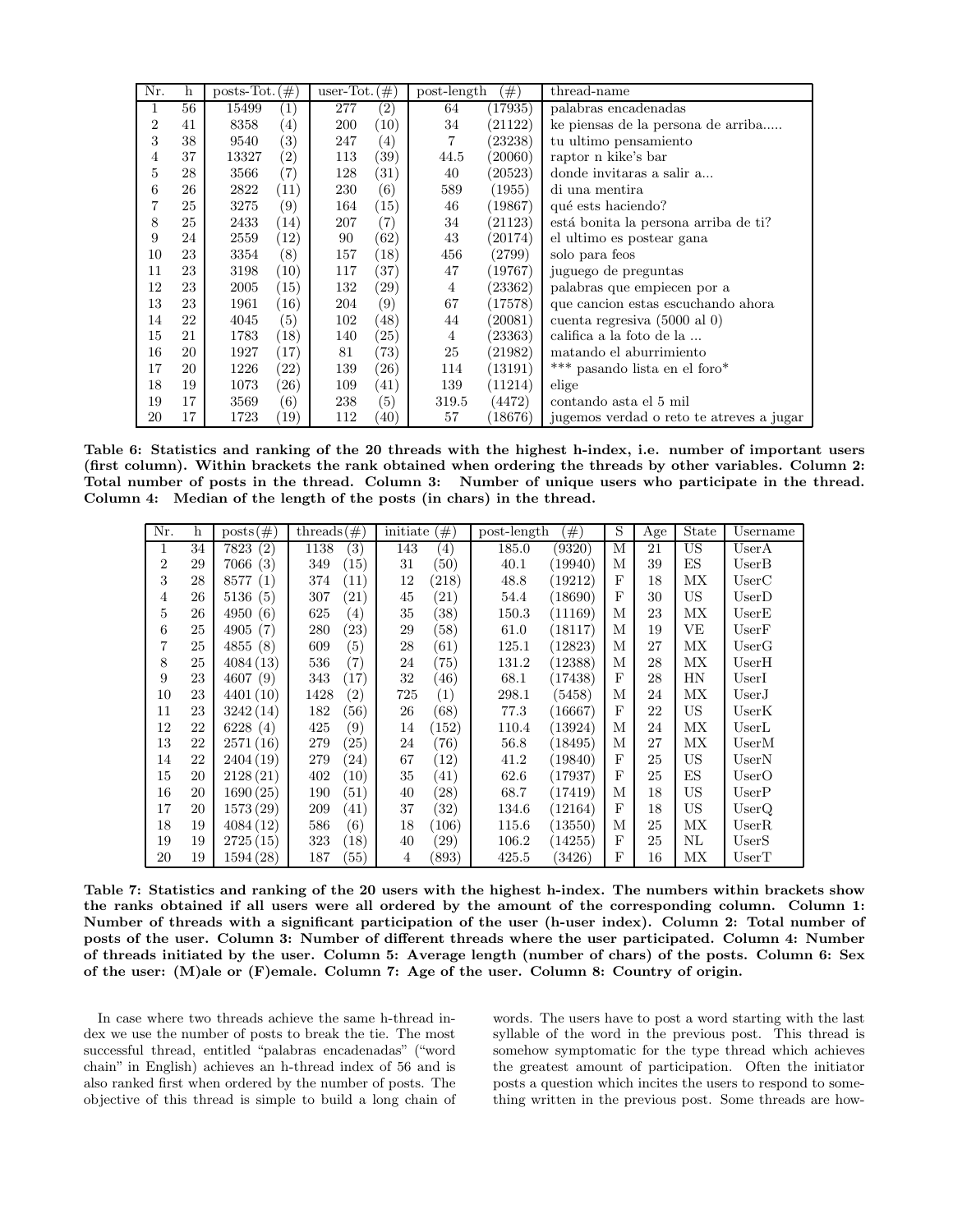ever even simpler, e.g. the threads "contando asta el 5 mil" ("counting to 5000"), where the users simple try to reach 5000 posts or "el ultimo es postear gana" ("the last post  $\text{wins}^3$ , a long chain of posts claiming everyone being the last one to post in the thread and therefore the winner. In this case it does not seem to be adequate to speak about conversation, the threads are more some kind of pastime, with little actual content.

A noteworthy exception seems to be the thread "raptor n kike's bar" (ranked number 4 in table 6) where a reduced number of users considering themselves as the "owners" of the MySpace-forums run a virtual bar and serve drinks only to members of their virtual tribe. The members of this tribe also appear in a prominent position in the ranking of users as we will see in the next section. Their behavior and the relation among them has been investigated by the means of virtual ethnography [2].

#### *4.2.2 Ranking of users*

In Table 7 we show the top 20 users ranked by their h-user index. To solve the user's privacy we changed their names to a simple combination of User plus a letter. The table presents apart from their h-user index as well information about their number of posts, the amount of different threads the users have participated in, how many threads they have initiated, the average length of their posts and data like age, sex and country of origin. To break the ties in the ranking we use again as in the case of the threads the number of posts.

The top ranked user achieves an h-user index of 34 and is ranked second by the number of posts and forth by the number of different threads where he has participated. Interestingly, the top ranked user in the later category only achieves an h-index of 18 (not show in table 7) and is ranked thus only number 23 by its h-user index. We also observe a considerable drop in the rank of UserL, ranked forth by his number of posts and ninth by the number of threads, he only achieves an h-index of 22, ranking him as number twelve in table 7. UserK, UserP, UserQ and UserT on the other hand gain positions achieving a much higher rank with their huser index than according to the other variables shown in this ranking.

Again we observe the low ranks according to the length of the posts of these users, confirming that writing more posts implies writing shorter ones.

#### **5. CONCLUSIONS AND DISCUSSION**

In the first part of this study we have provided an in depth analysis of the MySpace forums in Spanish. We present statistics for the Spanish language usage and found highly heterogeneous posting activity. Most of the users and threads write and receive only a reduced number of posts (nearly 50% only 1) and only a small number of users and threads creates the mayor amount of activity. These heterogeneous distributions of activity in the form of heavy tailed distributions have also been observed in similar settings such as the number of articles submitted to a bulletin board system [18], the number of comments to Slashdot stories [12] or the number of messages in a friendship network [9]. The combination of a log-normal distribution for the number of posts

per thread and the more powerlaw like shape of the distribution of the number of posts per user, demands a model being able to express both types of behavior. Such a model might serve as a bridge between competing models creating either log-normal or power-law distributions to explain a certain dataset [17] and is subject of current research.

When analyzing the demographic structure of the users in the forums we found interesting differences in the age structure among different countries. Countries more developed economically have a more uniform age distribution among the users from 15 to 30 while users from other countries show a decaying age distribution among these ages. The overall user structure shows a majority of male posters in the forums, which is different from what is reported in a recent study of MySpace user profiles [24], where a majority of female MySpace users is reported. To answer the question whether this difference is caused by specialties of the Spanish speaking community or is typical for posts in forums we will perform a similar study in the future with the MySpace forums in English. Furthermore, it would be interesting to contrast the findings with those from other social network sites, statistics of Internet usage and overall population structure, to get insight about the generality of this findings. Independently from the outcome of such a study we can conclude that the differences found in the demographic structure among different countries are of great importance for online marketing, the potential public for an advertising campaign would be very different if the target would be the Spanish or the Mexican market, for example.

Apart from an unequal population structure we also find different posting behavior among the sexes. Males write on average more posts than females, but the length of those messages is shorter than those of the feminine posters. Those differences may vary according to the home country of the users but should be considered and further investigated in future studies about user behavior in social networking sites.

Finally we would like to clarify that we do not have access to data (log-files) to assess how many people actually read the MySpace forums, so nothing can be said about the actual impact of these forums. We rather present a description of the subset of Spanish speaking users who actually participate in them. Its size is of the same order of magnitude as the one analyzed in [24].

In the second part of this article we introduce two variants of the h-index to rank the users of the forums by their amount of contributions in different threads and the threads by the amount of users who participate actively in a thread. The h-user index provides a nonlinear combination of the total number of posts and the amount of different threads where a user is active, while the h-thread index combines the number of unique users in a thread with the number of posts it receives. The resulting indexes are monotonic in time, robust and easy to calculate and can be applied on other type of forums as well. If the forums allow nested posts, they can be combined with a third variant involving an h-index of the structure of the conversations as proposed in [10].

The rankings have been applied to find and select important users and threads for a study on virtual ethnography in the MySpace forums [2]. However, a more detailed study is needed to contrast our proposed ranking algorithms with those of users manually inspecting the threads, machine learning algorithms for important thread detection [20] and network based ranking algorithms for users [26].

<sup>3</sup>Note that the incorrect Spanish spellings of the two last examples are literal copies from the website.